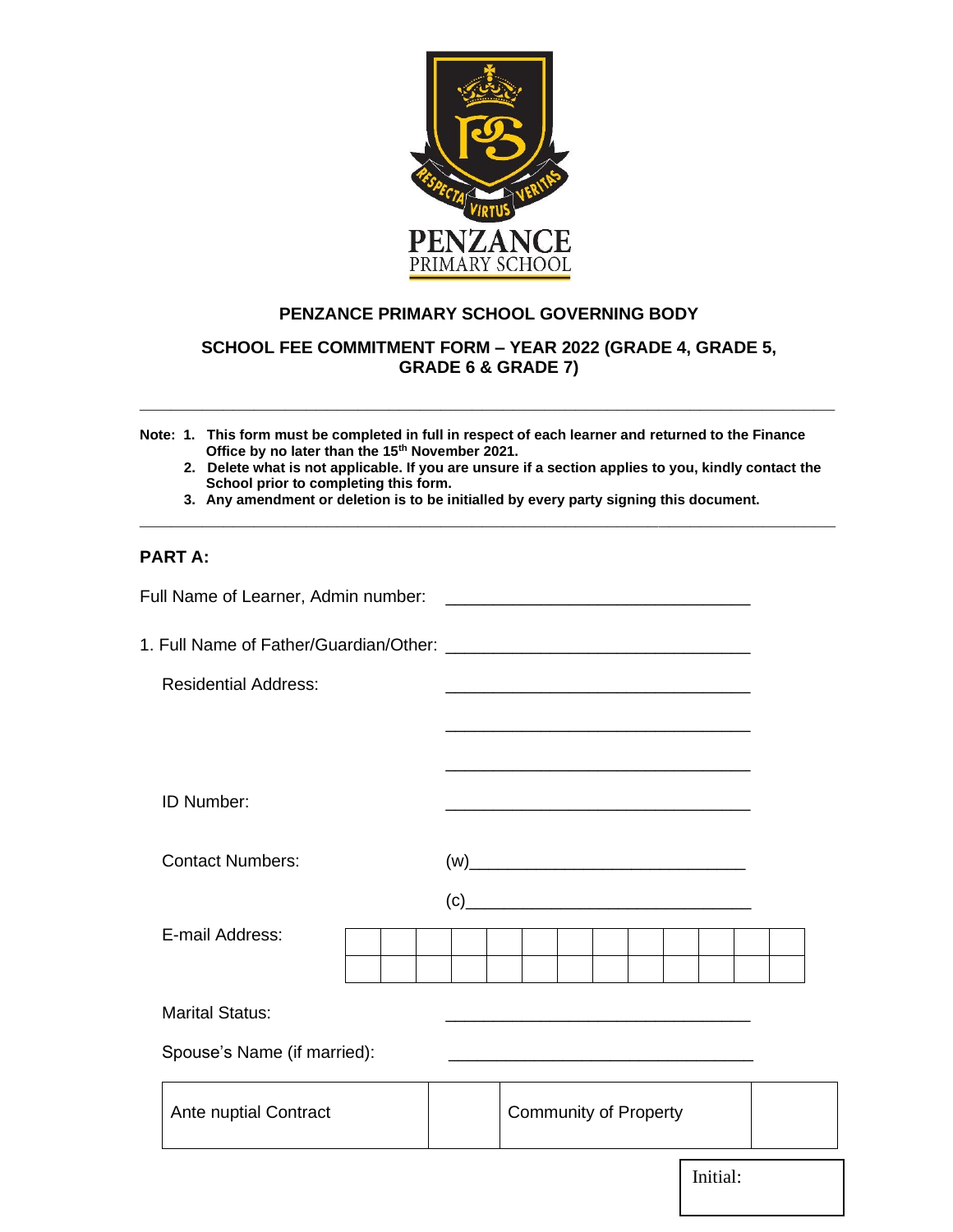| <b>Residential Address:</b> |                                                                                                                        |
|-----------------------------|------------------------------------------------------------------------------------------------------------------------|
|                             | <u> 1980 - Johann Barbara, margaret eta idazlea (h. 1980).</u>                                                         |
| <b>ID Number:</b>           |                                                                                                                        |
| <b>Contact Numbers</b>      |                                                                                                                        |
|                             | $\left( \text{c}\right)$                                                                                               |
| E-mail Address              |                                                                                                                        |
| <b>Marital Status:</b>      | <u> 1980 - Johann John Stone, mars eta bat eta bat erroman erroman erroman erroman erroman erroman erroman erroman</u> |
| Spouse's Name (if married): |                                                                                                                        |
|                             | <u> 1989 - Jan Stein Barnett, fransk kongresu i skotske po</u>                                                         |

| Ante nuptial Contract | <b>Community of Property</b> |  |
|-----------------------|------------------------------|--|
|-----------------------|------------------------------|--|

3. Siblings of Learner currently at Penzance Primary School:

Full Name:

Full Name:

#### **PART B:**

**Note: For the purposes of this agreement, the term "School Fees" shall mean tuition fees and shall exclude all other charges and expenses including, but not limited to: stationery, uniforms, equipment, meals, transport and excursions.**

**\_\_\_\_\_\_\_\_\_\_\_\_\_\_\_\_\_\_\_\_\_\_\_\_\_\_\_\_\_\_\_\_\_\_\_\_\_\_\_\_\_\_\_\_\_\_\_\_\_\_\_\_\_\_\_\_\_\_\_\_\_\_\_\_\_\_\_\_\_\_\_\_\_\_\_\_\_\_\_\_\_\_\_\_\_\_\_\_\_**

**\_\_\_\_\_\_\_\_\_\_\_\_\_\_\_\_\_\_\_\_\_\_\_\_\_\_\_\_\_\_\_\_\_\_\_\_\_\_\_\_\_\_\_\_\_\_\_\_\_\_\_\_\_\_\_\_\_\_\_\_\_\_\_\_\_\_\_\_\_\_\_\_\_\_\_\_\_\_\_\_\_\_\_\_\_\_\_\_\_**

Initial: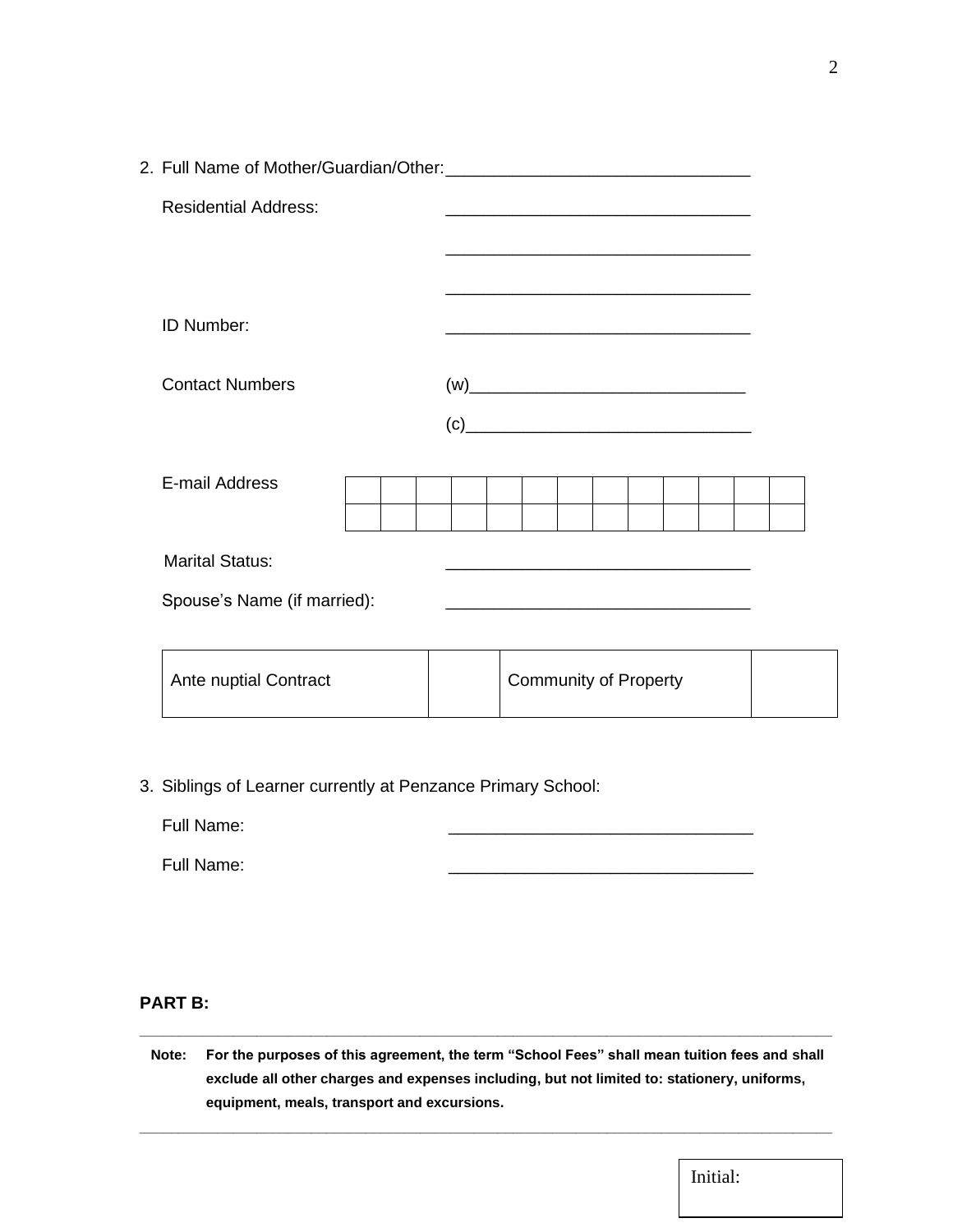I /We, the undersigned, the Parents / Legal Guardians of the above Learner:

- 1. Acknowledge my / our indebtedness to Penzance Primary School in the amount of R30,800.00 (Thirty Thousand Eight Hundred Rand) per learner in respect of "School Fees" for the year 2022;
- 2. Acknowledge my / our indebtedness to Penzance Primary School for all amounts all existing and future amounts owing to the School, for any cause, in respect of the above named Learner;
- 3. The liability of the one of us who does sign this Commitment Form shall not be affected or reduced by the failure of the other to sign it;
- 4. Acknowledge that where this Commitment Form is signed by more than one of us we shall be jointly and severally liable to Penzance Primary School for all amounts owing to the School, for any cause, in respect of the above named Learner;
- 5. Consent to Penzance Primary School and/or its authorised representatives conducting searches of the records of the various credit bureaus from time to time with regard to my/our credit status;
- 6. Undertake to pay the School Fees as elected below:

Kindly indicate your method of payment (tick the appropriate box):

| Upfront | Debit Order |  |
|---------|-------------|--|
|---------|-------------|--|

- **Option 1:** Upfront payment of R 29,590.00 (Twenty-Nine Thousand Five Hundred and Ninety Rand), payable **on or before 28 February 2022.**
- **Option 2**: **Eleven consecutive monthly instalments of R 2,800.00 (Two Thousand Eight Hundred Rand), to be paid by debit order.**

## **Debit orders commence**:

| $\overline{\phantom{0}}$ | 15 <sup>th</sup> January 2022  | to | 15 <sup>th</sup> November 2022 |
|--------------------------|--------------------------------|----|--------------------------------|
| $\blacksquare$           | 25 <sup>th</sup> January 2022  | tο | 25 <sup>th</sup> November 2022 |
| $\sim$                   | 27 <sup>th</sup> January 2022  | to | 27th November 2022             |
| $\sim$                   | 01 <sup>st</sup> February 2022 | to | 01 <sup>st</sup> December 2022 |
|                          |                                |    |                                |

 I agree to pay the above instalments by way of debit order and attach the completed Debit order form.

**\_\_\_\_\_\_\_\_\_\_\_\_\_\_\_\_\_\_\_\_\_\_\_\_\_\_\_\_\_\_\_\_\_\_\_\_\_\_\_\_\_\_\_\_\_\_\_\_\_\_\_\_\_\_\_\_\_\_\_\_\_\_\_\_\_** Initial: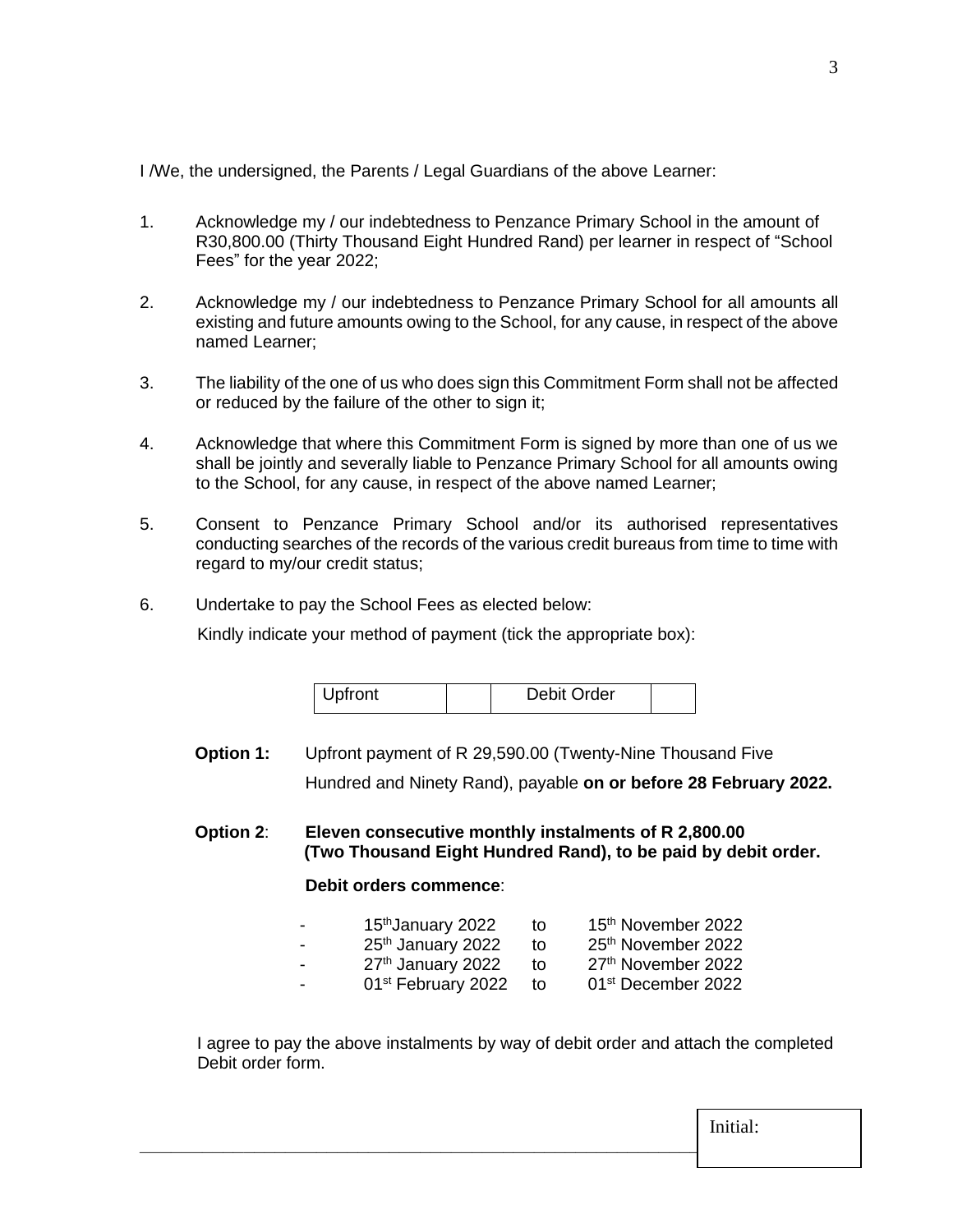**Note: if payment is made directly into the School's banking account, you are requested to forward proof of payment for verification by the School to either:**

#### **Fax: 086 635 9505 or Email: fouchec@penzance.co.za**

**Payments made must reflect the 5 digit school fee admin number followed by the Learners name, example: 12345 N.Surname to ensure the payment is allocated correctly (EXAMPLE DO NOT USE)**

**Note: Payments are to be made to the following account:**

| <b>Account Name:</b>    | <b>Penzance Primary School</b>                                            |
|-------------------------|---------------------------------------------------------------------------|
| <b>Bank:</b>            | <b>Standard Bank</b>                                                      |
| <b>Account Number:</b>  | 050 318 314                                                               |
| <b>Branch Code:</b>     | 04 00 26 (Kingsmead branch)                                               |
| <b>Type of Account:</b> | <b>Current / Cheque</b>                                                   |
|                         | Reference number: 12345 N.Surname (Example, Do not use this admin number) |
|                         |                                                                           |

### **PART C:**

I/we acknowledge having been made aware of the following:

- 1. Parents who wish to be considered for an exemption against payment of School Fees, as set out in Section 40(1) of the South African Schools Act, 84 of 1996, are required to contact the School and make an appointment with the Finance office.
- 2. Application for an exemption must be made before the last day of the first school term, unless an extension of the closing date is granted in writing and signed on behalf of the School.

### **PART D:**

- 1. In the event of my/our failure to make timeous and full payment of any amount due by me/us in terms hereof the whole of the outstanding balance of the indebtedness shall then immediately become due and payable.
- 2. I/we shall be liable for the payment of the Attorney and own client costs (including collection commission and tracing costs) in respect of legal proceedings instituted against me/us by Penzance Primary School.
- 3. I/We choose as my / our respective domicilia citandi et executandi and the address to which all correspondence with regards to School Fees should be sent to me/us, my/our residential addresses recorded above. A change of this address shall only be effective once written notification thereof has been received by the School.

| Initial: |  |  |
|----------|--|--|
|          |  |  |